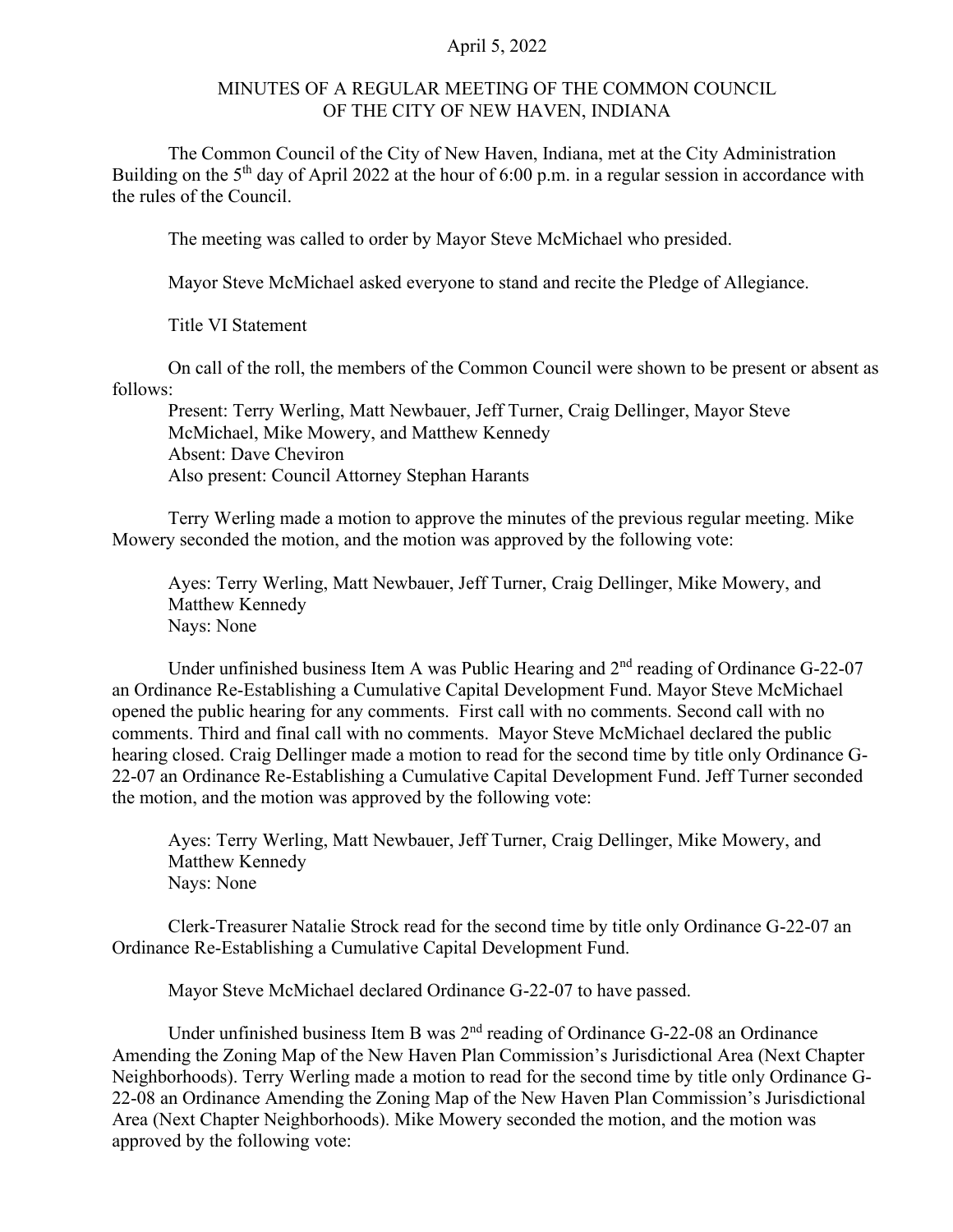Ayes: Terry Werling, Matt Newbauer, Jeff Turner, Craig Dellinger, Mike Mowery, and Matthew Kennedy Nays: None

Clerk-Treasurer Natalie Strock read for the second time by title only Ordinance G-22-08 an Ordinance Amending the Zoning Map of the New Haven Plan Commission's Jurisdictional Area (Next Chapter Neighborhoods).

Clerk-Treasurer Natalie Strock declared Ordinance G-22-08 to have passed.

Under unfinished business Item C was  $2<sup>nd</sup>$  Reading of Ordinance G-22-09 an Ordinance Amending the Zoning Map of the New Haven Plan Commission's Jurisdictional Area (Landin Rd/N. River Rd). Mike Mowery made a motion to read for the second time by title only Ordinance G-22-09 an Ordinance Amending the Zoning Map of the New Haven Plan Commission's Jurisdictional Area (Landin Rd/N. River Rd). Jeff Turner seconded the motion, and the motion was approved by the following vote:

Ayes: Terry Werling, Matt Newbauer, Jeff Turner, Craig Dellinger, Mike Mowery, and Matthew Kennedy Nays: None

Clerk-Treasurer Natalie Strock read for the second time by title only Ordinance G-22-09 an Ordinance Amending the Zoning Map of the New Haven Plan Commission's Jurisdictional Area (Landin Rd/N. River Rd).

Mayor Steve McMichael declared Ordinance G-22-09 to have passed.

Under new business Item A was public hearing and introduction of a Resolution entitled SRF Loan Program PER Acceptance Resolution. Bridget Ingram from Wessler presented the plan to Council. Mayor Steve McMichael opened the public hearing for any comments. First call with no comments. Second call with no comments. Third and final call with no comments. Mayor Steve McMichael declared the public hearing closed. Craig Dellinger made a motion to number and read by title only SRF Loan Program PER Acceptance Resolution. Jeff Turner seconded the motion, and the motion was approved by the following vote:

Ayes: Terry Werling, Matt Newbauer, Jeff Turner, Craig Dellinger, Mike Mowery, and Matthew Kennedy Nays: None

Clerk-Treasurer Natalie Strock numbered and read by title only Resolution R-22-21 SRF Loan Program PER Acceptance Resolution.

Mayor Steve McMichael declared Resolution R-22-21 to have passed.

Under new business Item B was Introduction of a Resolution entitled SRF Loan Program Signatory Authorization Resolution. Matt Newbauer made a motion to number and read by title only SRF Loan Program Signatory Authorization Resolution. Mike Mowery seconded the motion, and the motion was approved by the following vote:

Ayes: Terry Werling, Dave Cheviron, Matt Newbauer, Jeff Turner, Craig Dellinger, Mike Mowery, and Matthew Kennedy Nays: None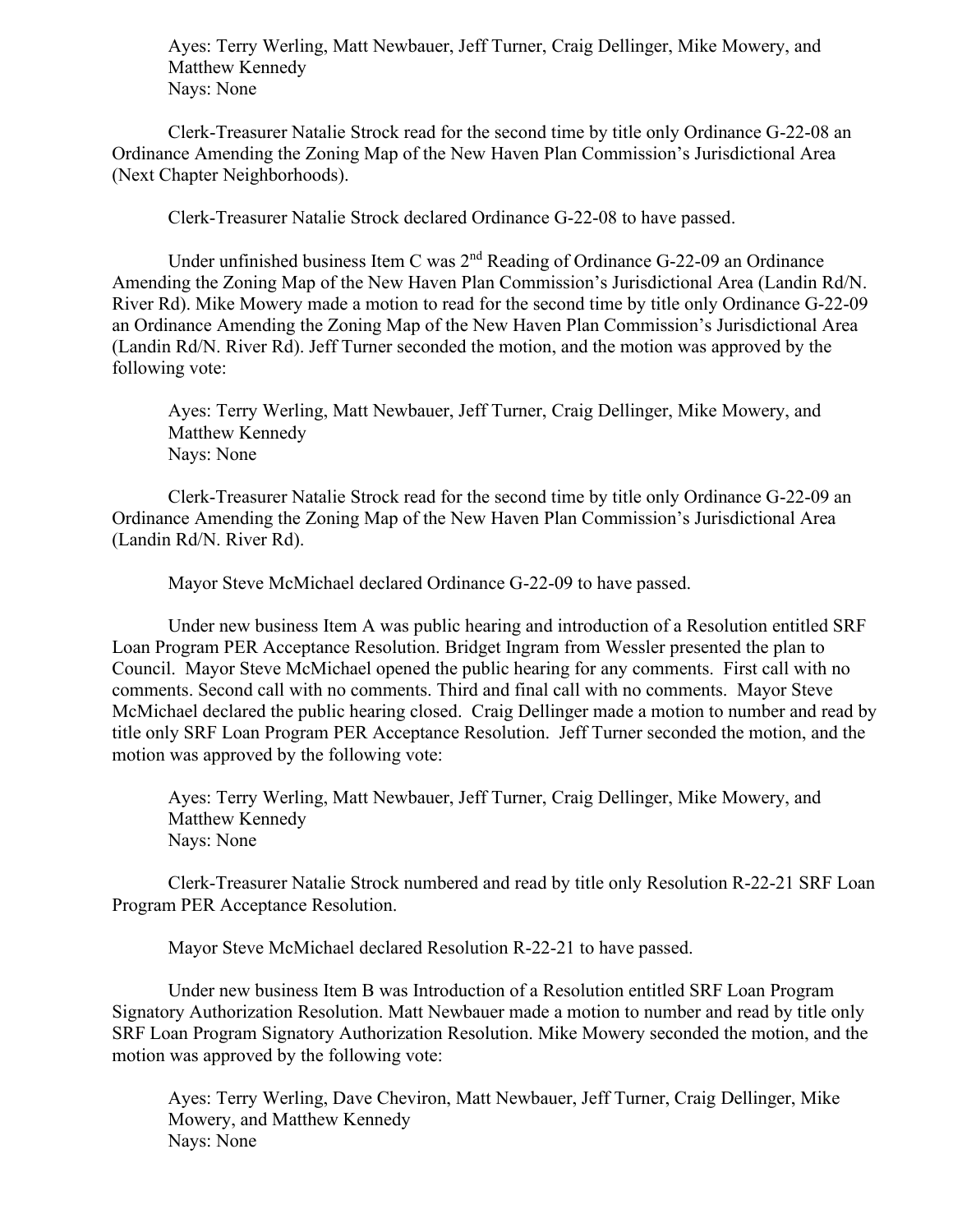Clerk-Treasurer Natalie Strock numbered and read by title only Resolution R-22-22 SRF Loan Program Signatory Authorization Resolution.

Mayor Steve McMichael declared Resolution R-22-22 to have passed.

Under new business Item C was Public Hearing and Introduction of a Resolution Entitled Additional Appropriation for the Fund #4446 TIF #2 Maplecrest Road. Mayor Steve McMichael opened the public hearing for any comments. First call with no comments. Second call with no comments. Third and final call with no comments. Mayor Steve McMichael declared the public hearing closed. Jeff Turner made a motion to number and read by title only a Additional Appropriation for the Fund #4446 TIF #2 Maplecrest Road. Matt Newbauer seconded the motion, and the motion was approved by the following vote:

Ayes: Terry Werling, Matt Newbauer, Jeff Turner, Craig Dellinger, Mike Mowery, and Matthew Kennedy Nays: None

Clerk-Treasurer Natalie Strock numbered and read by title only Resolution R-22-23 Additional Appropriation for the Fund #4446 TIF #2 Maplecrest Road.

Mayor Steve McMichael declared Resolution R-22-23 to have passed.

Under new business Item D was Introduction of an Ordinance Amending Section 33.49, LOIT Special Distribution Fund of the Code of Ordinances of the City of New Haven, Indiana. Terry Werling made a motion to number and read by title only an Ordinance Amending Section 33.49, LOIT Special Distribution Fund of the Code of Ordinances of the City of New Haven, Indiana. Mike Mowery seconded the motion, and the motion was approved by the following vote:

Ayes: Terry Werling, Matt Newbauer, Jeff Turner, Craig Dellinger, Mike Mowery, and Matthew Kennedy Nays: None

Clerk Treasurer Natalie Strock numbered and read by title only Ordinance G-22-10 an Ordinance Amending Section 33.49, LOIT Special Distribution Fund of the Code of Ordinances of the City of New Haven, Indiana.

Under new business Item E was Introduction of a Resolution to Establish Donation and Special Purpose Fund for East Central Fire and EMS Protection Territory. Craig Dellinger made a motion to number and read by title only a Resolution to Establish Donation and Special Purpose Fund for East Central Fire and EMS Protection Territory. Jeff Turner seconded the motion, and the motion was approved by the following vote:

Ayes: Terry Werling, Matt Newbauer, Jeff Turner, Craig Dellinger, Mike Mowery, and Matthew Kennedy Nays: None

Clerk Treasurer Natalie Strock numbered and read by title only Resolution R-22-24 Resolution to Establish Donation and Special Purpose Fund for East Central Fire and EMS Protection Territory.

Mayor Steve McMichael declared Resolution R-22-24 to have passed.

Matt Newbauer made a motion to adjourn the meeting. Jeff Turner seconded the motion, and the meeting was adjourned.